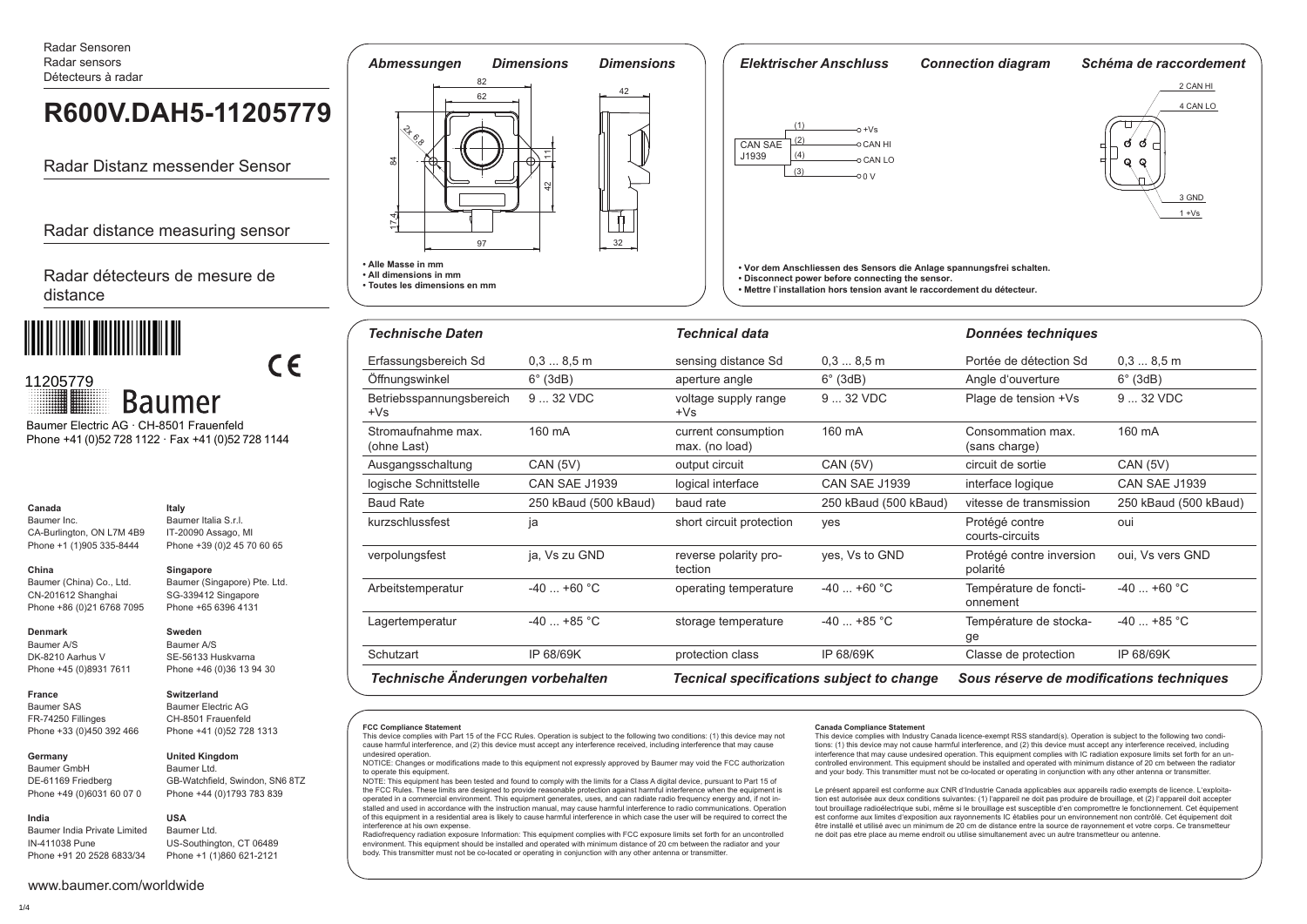## *Visuelle Diagnose Visual diagnostic Diagnostic visuel*

|  |  | Diagnostic visue |  |  |  |
|--|--|------------------|--|--|--|
|  |  |                  |  |  |  |

| Status / Status / Condition                                                                                                                                   | Code                                                                                                                                                     |
|---------------------------------------------------------------------------------------------------------------------------------------------------------------|----------------------------------------------------------------------------------------------------------------------------------------------------------|
| Sensor voll funktionfähig (Objekt detektiert)<br>Sensor fully operational (object detected)<br>Capteur complètement opérational (objet détecté)               | 100 ms grüne LED an / green LED on / LED verte alluminée<br>900 ms LED aus / off / éteinte                                                               |
| Sensor voll funktionfähig (kein Objekt detektiert)<br>Sensor fully operational (no object detected)<br>Capteur complètement opérational (aucun objet détecté) | wie oben / as above / comme ci-dessus<br>zusätzlich / with additional / avec supplémentaire<br>100 ms gelbe LED an / yellow LED on / LED jaune alluminée |
| Elektronikfehler<br>Hardware fault<br>Défaut de matériel                                                                                                      | 50 ms rote LED an / red LED on / LED rouge alluminée<br>50 ms LED aus / off / éteinte                                                                    |
| CAN Abwurf (Fehlfunktion)<br>CAN bus off (malfunction)<br>Arrêt du bus CAN (dysfonctionnement)                                                                | 50 ms magenta LED an / on / alluminée<br>150 ms LED aus / off / éteinte                                                                                  |
| Adresszuweisung fehlgeschlagen<br>Address claim failed<br>La demande d'adressage a échoué                                                                     | 50 ms magenta LED an / on / alluminée<br>50 ms LED aus / off / éteinte                                                                                   |
| Warten auf Adresszuweisung<br>Waiting for Master ECU adress claim<br>En attente de la demande d'adressage du contrôleur                                       | 500 ms magenta LED an / on / alluminée<br>500 ms LED aus / off / éteinte                                                                                 |
| Andere / other / autre                                                                                                                                        | blaue LED / blue LED / LED bleue                                                                                                                         |



## *CAN Kommunikation - CAN communication - communication CAN*

| informations de base CAN                | <b>Grundinformation CAN - basic information CAN -</b>                                      |                                                                |           |      |                               | PGN CAN Nachricht / CAN message / Message CAN: 0xC000 | Zielabstand CAN Nachricht - target distance CAN message - Message CAN, distance des cible                                                                                                                                           |  |  |
|-----------------------------------------|--------------------------------------------------------------------------------------------|----------------------------------------------------------------|-----------|------|-------------------------------|-------------------------------------------------------|-------------------------------------------------------------------------------------------------------------------------------------------------------------------------------------------------------------------------------------|--|--|
| <b>ISO Name</b><br>ISO name             | Manufacturer code:<br>ECU instance:                                                        | 343 (Baumer Group)<br>255 (non specific)<br>127 (non specific) | Start bit | Bits | Abstand<br>offset<br>décalage | Skalierung<br>scaling<br>mise à l'échelle             | Beschreibung / description / description                                                                                                                                                                                            |  |  |
| Nom ISO                                 | Function instance:<br>Function:<br>System:<br>System instance:                             |                                                                |           | 2    | $\Omega$                      |                                                       | Sensorstatus / Sensor status / état de capteur<br>0 = Kein Fehler / no error / Pas d'erreur<br>1 = Reversibler Fehler / reversible error / erreur reversible<br>2 = Irreversibler Fehler / irreversible error / erreur irréversible |  |  |
| Geräteadresse                           | Industry group:<br>Arbitration capable:<br>Unterstützt / supports "commanded address" /    |                                                                | 9         | 8    | $\Omega$                      | 1%                                                    | Konfidenz Zielabstand / target distance confidence /<br>confiance dans la distance de la cible<br>0%  100%                                                                                                                          |  |  |
| Device address<br>Adresse de l'appareil | Prend en charge "l'adresse commandée"<br>(PGN 0xFED8)                                      |                                                                | 17        | 24   | $\Omega$                      | 0.1 <sub>mm</sub>                                     | Zielabstand / target distance / distance des cible                                                                                                                                                                                  |  |  |
|                                         | im Bereich / in range / dans l'interval:<br>0x80  0xCF (Standard / default / défault 0x80) |                                                                | 49        | 16   | 32768                         | 1mm/sec                                               | Zielgeschwindikeit / target speed / vitesse des cible                                                                                                                                                                               |  |  |

*Für weitere Informationen lesen Sie bitte die Bedienungsanleitung - For further information please refer to the user manual - Pour plus d' informations, veuillez vous référer au manuel d' utilisation*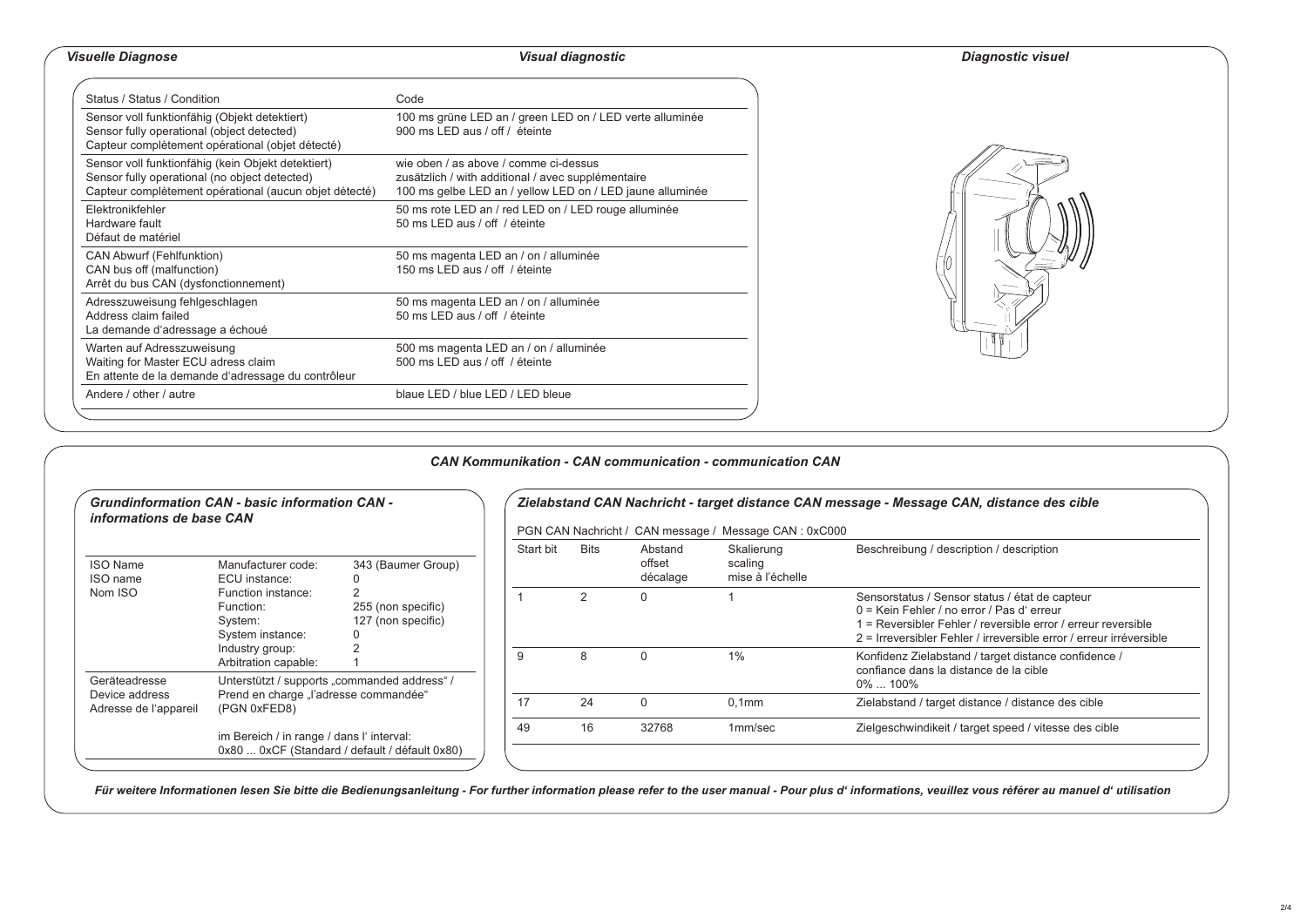